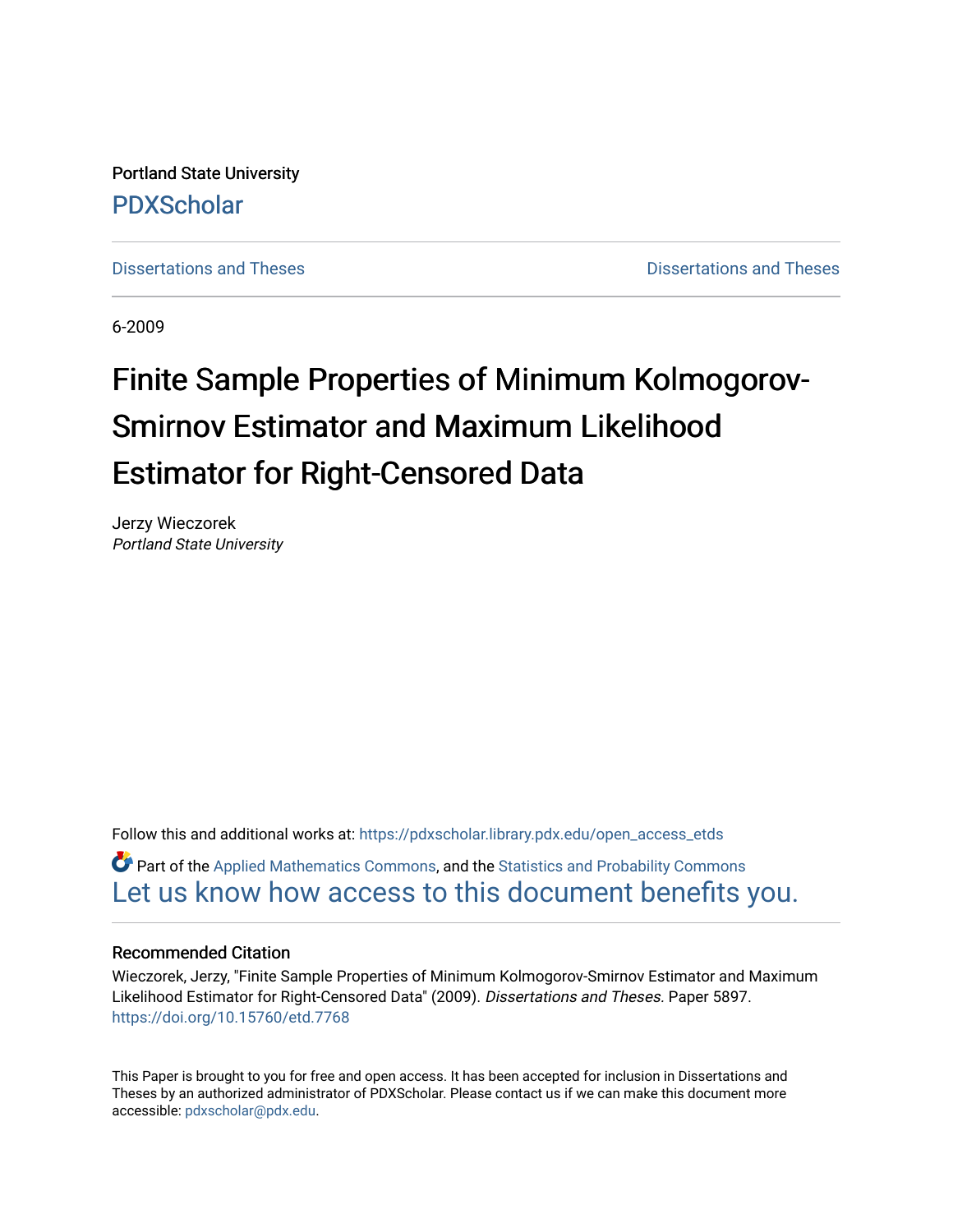## Finite Sample Properties of Minimum Kolmogorov-Smirnov Estimator and Maximum Likelihood Estimator for Right-Censored Data

by

### Jerzy Wieczorek

Master of Science in **STATISTICS** 

Adviser: Dr. Jong Sung Kim Second Reader: Dr. Mara Tableman

Portland State University

June 5, 2009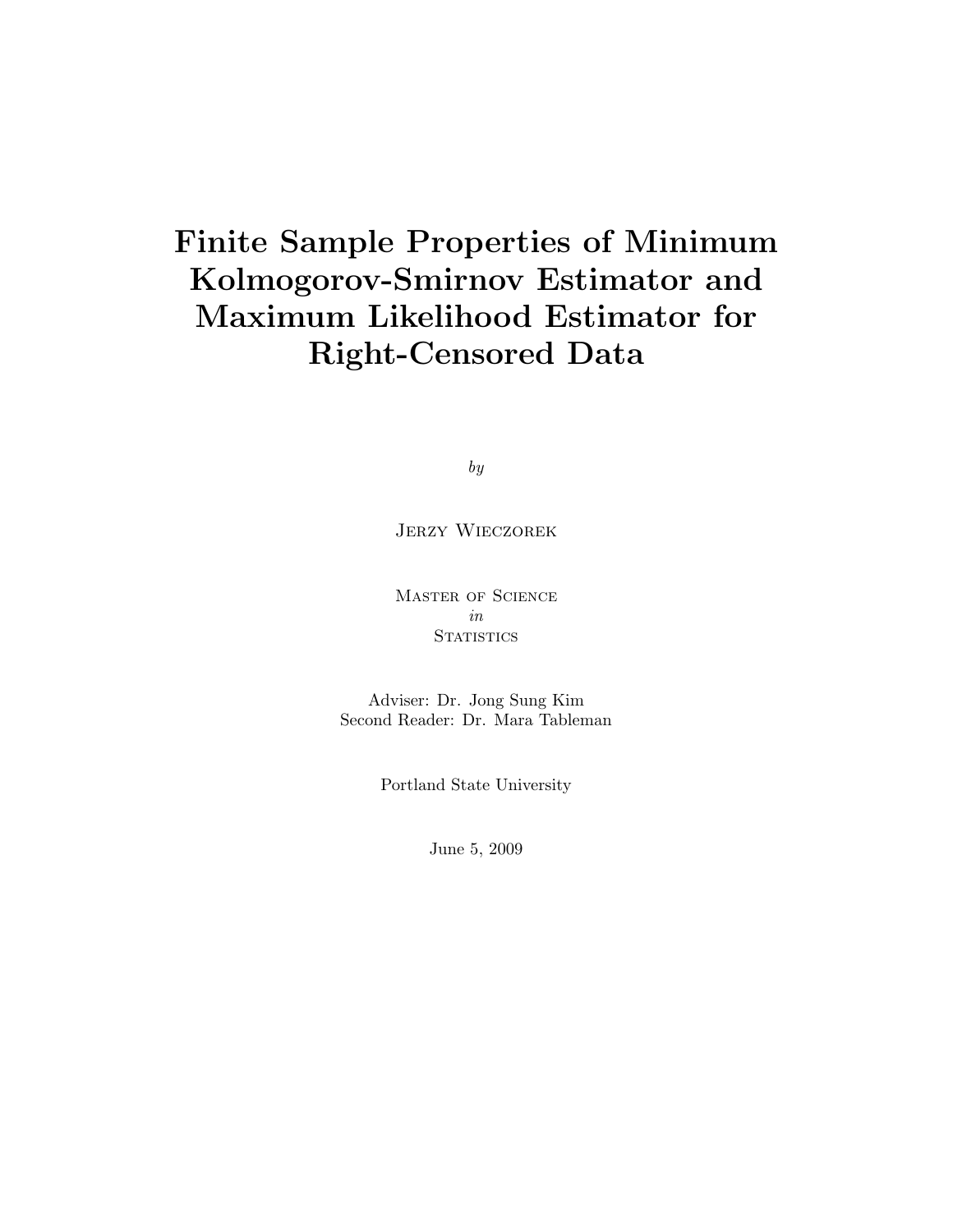#### 1. Summary

I am grateful to Dr. Kim for advising me on this Master's Project and suggesting the MKSFitter algorithm of Weber, Leemis, and Kincaid (2006) as a topic of study.

MKSFitter computes minimum Kolmogorov-Smirnov estimators (MKSEs) for several different continuous univariate distributions, using an evolutionary optimization algorithm, and recommends the distribution and parameter estimates that best minimize the Kolmogorov-Smirnov (K-S) test statistic. We modify this tool by extending it to use the Kaplan-Meier estimate of the cumulative distribution function (CDF) for right-censored data. Using simulated data from the most commonly-used survival distributions, we demonstrate the tool's inability to consistently select the correct distribution type with right-censored data, even for large sample sizes and low censoring rates. We also compare this tool's estimates with the right-censored maximum likelihood estimator (MLE). While the two estimation techniques have comparable accuracy at low censoring rates, the MKSE significantly underperforms the MLE at moderate and severe censoring rates.

#### 2. Introduction

A common problem in analyzing biological or other survival data is to model the distribution function of a population. It is hoped that one's dataset is representative of the population being studied, and one attempts to find a model that shows a good fit to this data. Usually one must assume a certain distribution type and then estimate the model parameters that best fit the available data. In some cases prior knowledge of the system strongly suggests that a particular distribution is more appropriate than any other. However, when several models are possible, it can be tedious to fit and compare them all, and thus it is possible to overlook distributions that fit the data better than whatever initial distribution has been chosen.

Furthermore, some of the most commonly used distributions in survival analysis have quite a complicated form. Thus, standard estimators such as maximum likelihood estimators (MLEs) can be challenging or impossible to compute analytically, and often one is forced to resort to numerical optimization. These difficulties are exacerbated with censored data, which arises frequently in survival analyses.

In light of some of these challenges, Weber, Leemis, and Kincaid (2006) propose, implement, and test a software tool called MKSFitter that is designed to aid in distribution selection and parameter estimation in the case of uncensored data from a univariate continuous distribution. It implements minimum Kolmogorov-Smirnov estimation (MKSE), in which the parameter estimates for a given distribution are chosen so as to minimize the one-sample Kolmogorov-Smirnov (K-S) test statistic. Part of the appeal of MKSE stems from the fact that the K-S test is commonly used to select a distribution; thus, it makes sense to provide an estimator derived from the criterion function of the test. With no implementation of MKSE available, the K-S test has commonly been used with MLEs instead. Although MKSFitter does not actually perform the K-S test, it does report the value of the K-S statistic at the MKSEs for each distribution, which provides a descriptive measure of goodness-of-fit that can be used informally to select a distribution.

Gyorfi, Vajda, and Van Der Meulen (1996a, 1996b) explore the idea of MKSE from a theoretical standpoint and show that parameter estimates are consistent for most common distribution models. However, MKSFitter appears to be the first published software tool to implement the MKSE approach. The estimates are found by an evolutionary optimization algorithm, presented in Sobieszczanski-Sobieski, Laba, and Kincaid (1999), whose objective function is minimization of the K-S statistic. An overview of the algorithm, called bell-curve based (BCB) evolutionary optimization, is briefly presented in Weber et al. (2006) and is restated in section 4 of this paper. Further details of implementation and performance are available in Sobieszczanski-Sobieski et al. (1999) and Kincaid, Weber, and Sobieszczanski-Sobieski (2000). Other optimization tools (such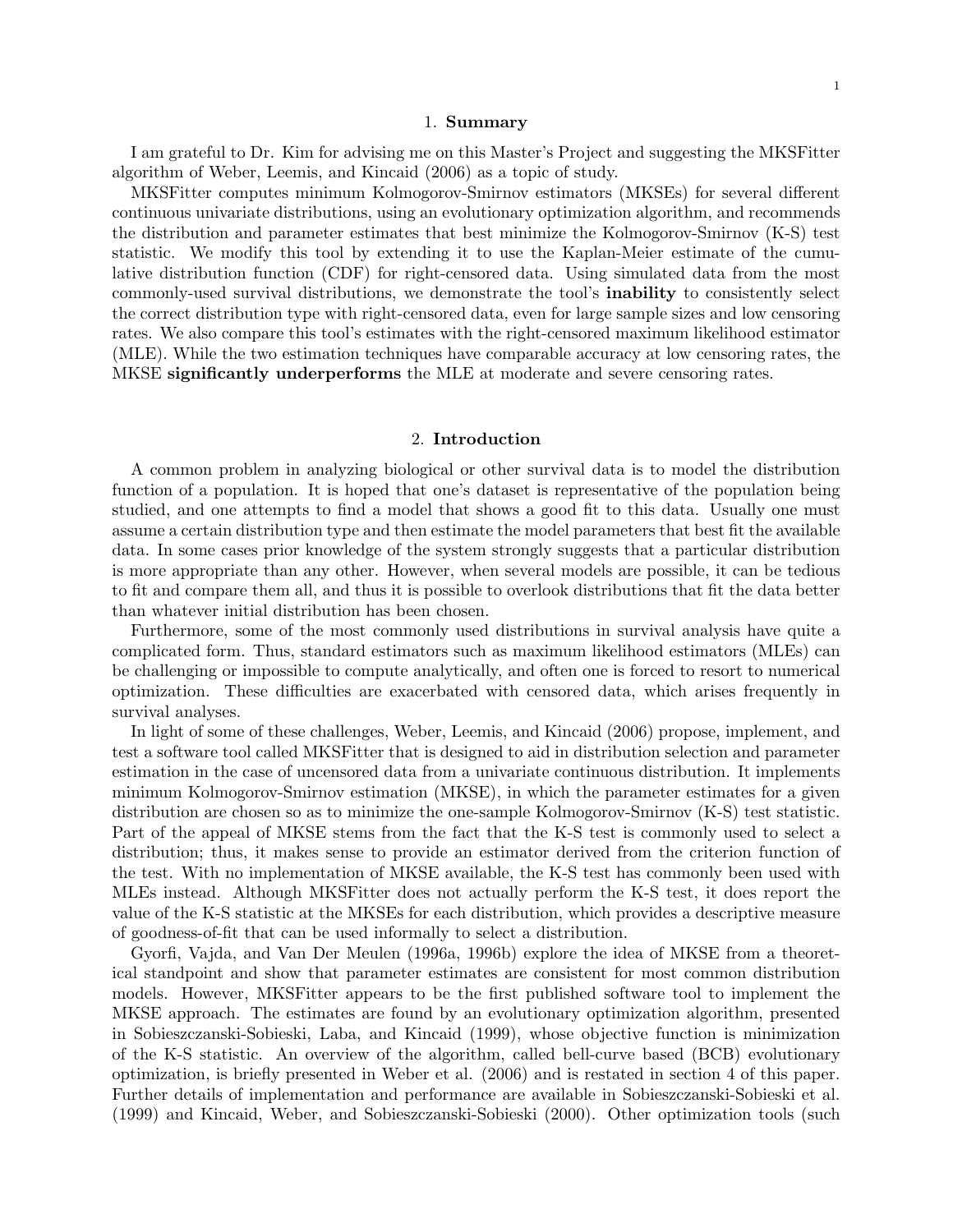as a simple grid search) may be easier to use and understand, but we continue to use the BCB algorithm in this paper for the sake of consistency with the existing MKSFitter software.

The results of simulation studies by Weber et al. (2006) show that MKSFitter selects the correct distribution fairly well for large sample sizes on uncensored data: depending on the true distribution, the correct selection was made 40 to 70 percent of the time for samples of size  $n = 100$ . They also run an experiment which suggests that MKSE performance is comparable to MLE, in terms of the Euclidean distance (in the parameter space) of the respective parameter estimates from their true values. The mean distance from estimates to true values, standard deviation of these distances, and min and max distances are all found to be similar for MLEs and MKSEs.

However, MKSFitter is only designed to work on uncensored data. Weber et al. (2006) suggest that users can extend this tool to right-censored data by modifying the software to minimize the vertical distance between the fitted cumulative distribution function (CDF) and the Kaplan-Meier estimate of the CDF. (The Kaplan-Meier product-limit estimator is a commonly-used empirical estimate of the CDF for right-censored data. In the case where no observations are censored, it is equivalent to the usual empirical CDF.) Since this suggestion has not been followed up with any test results, it seemed to us to be worthwhile to carry out the idea and report its performance.

In other words, if  $x = (x_1, x_2, ..., x_n)$  are iid from a population with unknown parameters  $\theta =$  $(\theta_1, \theta_2, ..., \theta_k)$ , the original MKSFitter finds estimates  $\hat{\boldsymbol{\theta}}$  that minimize the K-S test statistic

(1) 
$$
D_n = \sup_x |F(x|\hat{\boldsymbol{\theta}}) - \hat{F}_n(x)|
$$

where n is sample size,  $F(x|\hat{\theta})$  is the fitted CDF based on the given set of parameter estimates, and  $\hat{F}_n(x)$  is the empirical CDF based directly on the data. For uncensored data,  $\hat{F}_n(x)$  is a step function increasing by  $1/n$  at every observation. For a right-censored dataset, however, we use the Kaplan-Meier product-limit estimator as  $\hat{F}_n(x)$  and otherwise continue exactly as in Weber et al.:

For each proposed set of parameter estimates tested by MKSFitter, it calculates the K-S statistic to evaluate the fitness of that set of parameter estimates. (Technically this is no longer exactly the true K-S test, since the empirical CDF estimate is different. Nonetheless, the same kind of test statistic is calculated the usual way, by finding the absolute vertical difference between the theoretical CDF value at each step point and the empirical CDF values just before and just after that step, and then recording the maximum of these distances). Finally the BCB algorithm generates new 'children' parameter estimates near the best-fitting 'parents,' continuing for a prespecified number of generations and ideally finding the globally-optimal estimates in that time.

#### 3. Implementation

The original MKSFitter source code (in the C language) is available for download on the web at www.math.wm.edu/~leemis. In order to allow the use of censored data, we modified the C source code to accept both the observations and their corresponding empirical CDF values as input. Thus, a more user-friendly statistical software package such as R can compute the Kaplan-Meier estimator (or even some other type of empirical CDF estimate, for analyzing other kinds of censored data) and that estimated CDF can be passed in to MKSFitter. For ease of use, and to make efficient use of code already existing in R for computing the Kaplan-Meier estimator, we created an R function that runs MKSFitter and saves the results. In this way we performed several tests of the censored MKSFitter's performance.

In our tests, we used R to generate censored random samples from several distributions commonly used in survival analysis. Weber et al. report that the distributions used in MKSFitter are parameterized as in Leemis, but in fact the exponential distribution parameter is inverted from Leemis' definition. For clarity, we define the relevant distributions and parameters in the following table. Parameter estimates in the output of MKSFitter are identified simply as the estimated 'scale'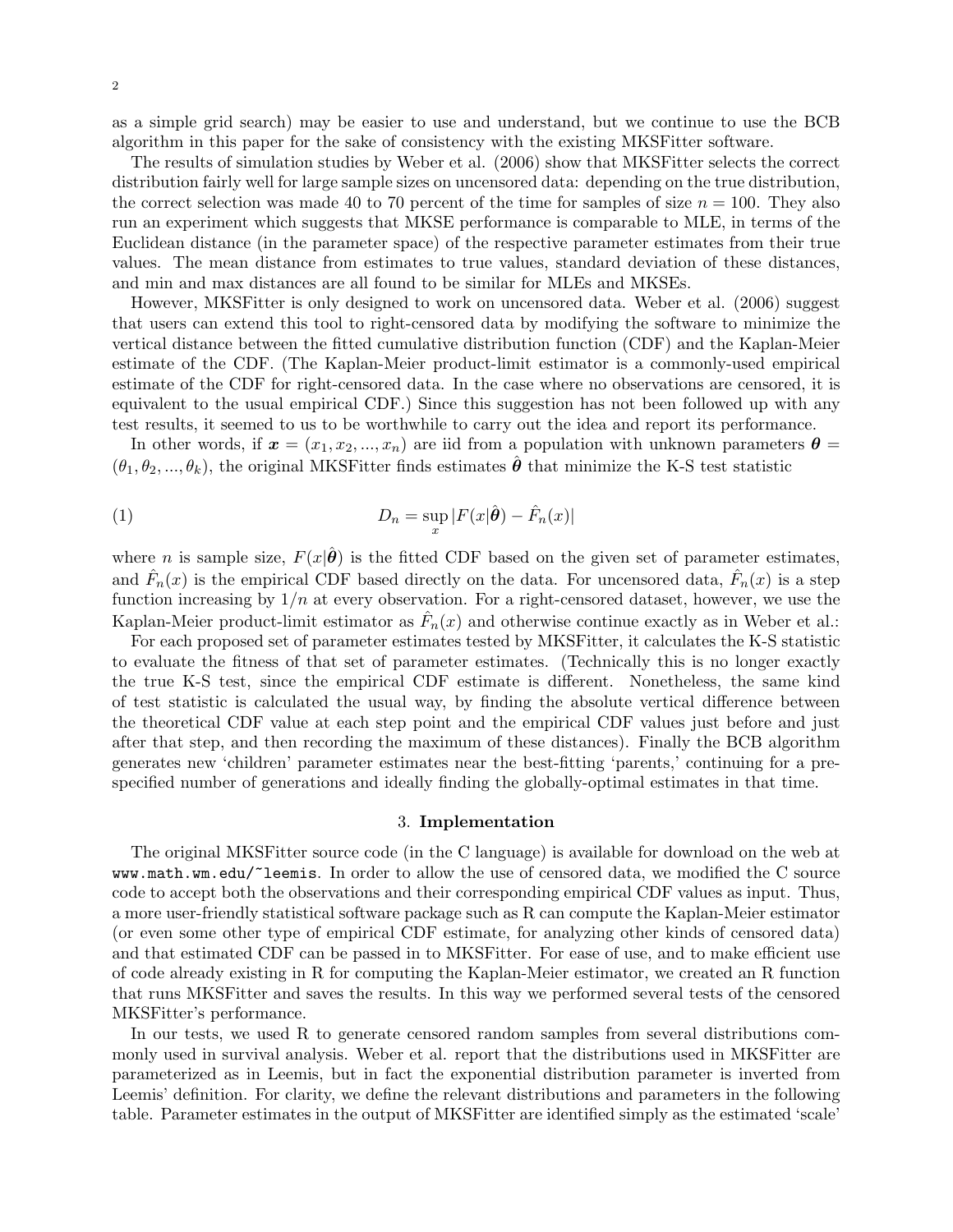and 'shape' parameters for each distribution. (This may not be the standard notation for some of these parameters, but we would like to be consistent with the output of MKSFitter. For example, if we generate random data from the distribution we are calling 'Weibull(1, 1.5),' MKSFitter's output should report a 'Scale Param' estimate close to 1 and 'Shape Param' estimate close to 1.5.)

| Exponential                              | Weibull                                                                   | LogNormal                                                                                  |
|------------------------------------------|---------------------------------------------------------------------------|--------------------------------------------------------------------------------------------|
| $(scale \lambda)$                        | (scale $\lambda$ , shape $\kappa$ )                                       | (scale $\lambda$ , shape $\kappa$ )                                                        |
| $f(t) = \frac{1}{\lambda}e^{-t/\lambda}$ | $f(t) = \kappa \lambda^{\kappa} t^{\kappa - 1} e^{-(\lambda t)^{\kappa}}$ | $\frac{-(\log(t)-\lambda)^2}{2\kappa^2}$<br>$f(t) = \frac{1}{\kappa t \sqrt{2\pi}} e^{-t}$ |

R uses a different parameterization of the Exponential and Weibull densities. The respective R function calls to generate  $n$  data points from these distributions would be

| $Exp(\lambda)$ :                | $rexp(n, rate=1/lambda)$               |
|---------------------------------|----------------------------------------|
| Weibull $(\lambda, \kappa)$ :   | rweibull(n,shape=kappa,scale=1/lambda) |
| LogNormal $(\lambda, \kappa)$ : | rlnorm(n, meanlog=lambda, sdlog=kappa) |

Using MKSFitter's notation, the four models we used were Exponential(1), Weibull(1, 1.5), Weibull $(1, 0.5)$ , and LogNormal $(2, 0.5)$ . Their failure rates are constant, increasing (IFR), decreasing (DFR), and upside-down bathtub (UBT), respectively, which correspond to most of the common hazard function shapes.

For example, in the first round of tests, each of these distributions was used to generate 100 random samples (of size  $n = 100$  each) to represent the true (uncensored) survival times, and the same distribution with slightly different parameters would be used to generate censoring times. An observation was uncensored if its survival time was lower than its censoring time, in which case the true survival time was placed in the dataset; otherwise, the observation was treated as censored and its censoring time was placed in the dataset. In this way, we formed datasets of  $n = 100$  observations each but with variable censoring rates. For instance, if the survival times were generated from  $Exp(1)$  and the censoring times were generated from  $Exp(3)$ , then on average about 25% of the observations were censored. With censoring times from  $Exp(1/3)$ , about 75% of the observations were censored. For each distribution type, we used trial-and-error to find censoring distribution parameters that caused 25% and 75% mean censoring rates. 50% censoring rates resulted from using the true time distribution as the censoring distribution. Thus, we were able to test the influence of censoring rate on MKSFitter performance.

| Hazard function | True times         | $25\%$ censoring times | 75\% censoring times |
|-----------------|--------------------|------------------------|----------------------|
| Constant        | Exp(1)             | Exp(3)                 | Exp(1/3)             |
| IFR.            | Weibull $(1, 1.5)$ | Weibull $(0.5, 1.5)$   | Weibull $(2, 1.5)$   |
| DFR.            | Weibull $(1, 0.5)$ | Weibull $(1/9, 0.5)$   | Weibull $(9, 0.5)$   |
| UBT             | LogNorm(2, 0.5)    | LogNorm(2.5, 0.5)      | LogNorm(1.5, 0.5)    |

#### 4. Optimization algorithm

The BCB (bell-curve based) evolutionary optimization algorithm of Sobieszczanski-Sobieski et al. (1999) is a general tool that can be used to optimize any mathematical problem with an objective function and constraints. Generally speaking, the objective function is evaluated on points in a k-dimensional parameter space. For most of the distributions considered here,  $k = 2$  (except for Exponential where  $k = 1$ , so we will explain the BCB method for  $k = 2$  and generalize from there.

For a given dataset, this optimization is performed separately for each distribution type. Consider a 2-dimensional parameter space, letting the x-axis represent the scale parameter and the y-axis represent the shape parameter (or vice versa). In the first step of optimization for a given distribution type, the BCB algorithm generates an intial population of  $\mu$  random points throughout the parameter space, using the uniform distribution within boundaries set by the user. (For instance, we specified that each parameter should lie between 0.001 and 100, so both the scale and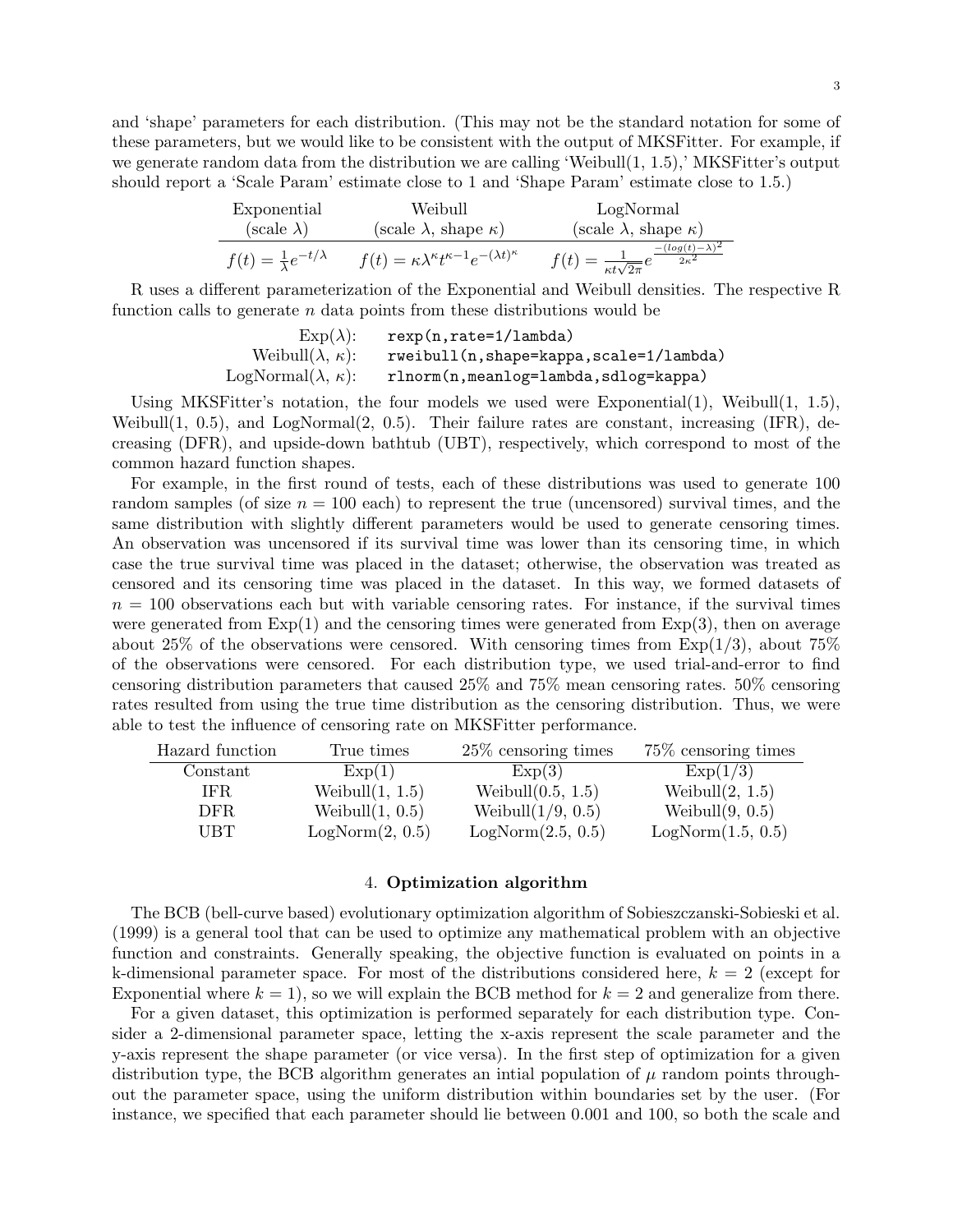

FIGURE 1. Example of generating a child  $(C)$  from two parents  $(P_1, P_2)$  using BCB algorithm

shape parameters for each initial point are i.i.d. Uniform(0.001, 100). The default value of  $\mu$  is 50, so 50 such bivariate points are generated.) These  $\mu$  points are the first set of 'parents.'

In the next stage, each of these  $\mu$  points is evaluated by the objective function. In our case this means that the K-S statistic is calculated for the dataset against the given distribution, once for each parent in the initial population. The parents are ranked according to their 'fitness,' i.e. the fittest parents are the parameter values with the lowest K-S statistic value.  $\mu$  pairs of parents are selected for mating, such that the fittest parents are most likely to be selected to mate most often. (Intuitively, each parent in a mating pair is selected by the equivalent of spinning a roulette wheel whose slots are spaced in proportion to fitness, so that the fittest parent (with the lowest K-S value) has the largest chance of being selected each time. *Technically*, this is implemented with an algorithm called Baker's stochastic universal sampling, presented in Appendix A, which runs more efficiently than simulating  $2\mu$  roulette spins directly.) Each mating pair of parents generates a 'child,' as described in the next paragraph. Finally the children are evaluated too, and the  $\mu$  best points are selected (out of all  $2\mu$  parents and children together) to constitute the parent population in the next generation. After a prespecified number of generations, the algorithm terminates, with the hope that it will have converged to an optimal solution by then.

The previous paragraph describes standard evolutionary algorithms in general, such as are discussed in Back (1996). The unique feature of the BCB algorithm is the particular way in which it generates children from each pair of parents  $P_1$  and  $P_2$ . See Figure 1 for an example. First, the program finds the weighted mean  $M$  of the two parents. (*Intuitively*, if both parents are equally fit, M is the midpoint between them; otherwise, it will be closer to the fitter parent (with the lower K-S statistic value). Technically, if  $K_i$  is the value of the K-S statistic for parent i, the weighted mean is  $\frac{K_{P1}}{K_{P1}+K_{P2}}$  of the way along the line from P1 towards P2.) Next, a normal random variate z is generated from N(0,  $\sigma_m^2$ ), where  $\sigma_m$  is a prespecified parameter of this algorithm (default value 1.0). The point M is mutated by shifting z units (arbitrarily in either direction) along the line  $\overline{P_1P_2}$  between the parents. Since z may turn out to be larger than the distance to the appropriate parent,  $M + z$  is not necessarily restricted to be between the parents.

In the 1-dimensional case, as for the Exponential distribution, the algorithm stops here. For the 2-dimensional case, there is an additional mutation, which generates a random distance  $r$  from  $N(0,$  $\sigma_r^2$ ), and places the child perpendicular to  $\overline{P_1P_2}$  at r units away from  $M + z$ . Again,  $\sigma_r$  is another prespecified parameter of the algorithm (default value 4.0).

In the k-dimensional case,  $P_1$  and  $P_2$  are points in k-space, as are their weighted midpoint M, the shifted midpoint  $M + z$ , and the actual child C. z still shifts the midpoint along the line  $P_1P_2$ , and C is still perpendicular to that line at  $M + z$ . However, with the added dimensions, the set of all points r units away from  $M + z$  and perpendicular to  $\overline{P_1P_2}$  becomes not two points but a hypersphere. For  $k = 3$ , it is a circle around the line  $\overline{P_1P_2}$ ; in four dimensions, it is a sphere 'around' that line; etc. In these situations there is one additional necessary step, which is to select C by sampling uniformly from this hypersphere around  $\overline{P_1P_2}$  at radius r from  $M + z$ .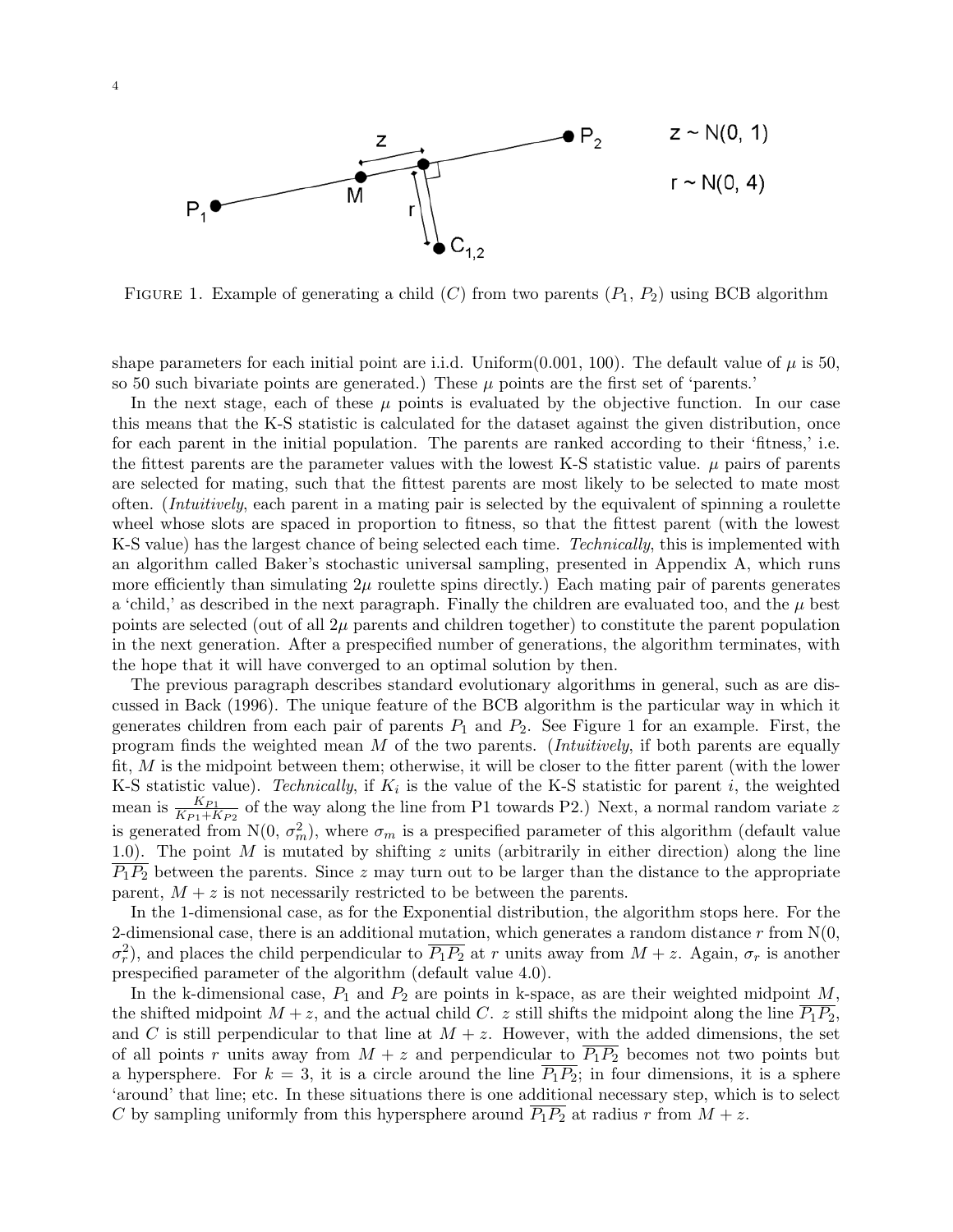In the MKSFitter implementation, the optimization algorithm's four parameters ( $\sigma_m$ ,  $\sigma_r$ , population size  $\mu$ , and number of generations N) are settings that can be changed by the user. It is difficult to gauge the effect of changing  $\sigma_m$  and  $\sigma_r$ , so they were left at their default values for this research. However, the number of randomly-generated starting points and the number of generations did have to be edited for this research. We had to change the default values (from 50 to 200 for initial population size, and from 100 also to 200 for number of generations) in order to avoid some very bad fits. In practice, users evaluating a single dataset at a time can use the lower values for speedier processing, since they will notice any poor fits (marked by K-S statistic values near 0.5, usually meaning the fitted CDF is almost a horizontal line with value 0.5 over the range of the data). A user noticing such problems, in applying MKSFitter to a single dataset, can tweak these parameters and process the dataset again. However, when generating and analyzing a hundred datasets in a row, as we did, it is impractical to stop after each one and re-tweak it, so we had to use 'safer' settings that unfortunately led to longer run-times (approximately 30 minutes for 100 datasets of size 100 each, and approximately 3 hours for 500 datasets of size 200 each). In future work, it would be much easier on the user (even if slightly less computationally efficient) to simply perform a grid search instead of such complicated BCB optimization.

Also worth noting is that the BCB algorithm's random number generator appears to generate the same random starting values each time. When we would re-analyze a given dataset that had obviously-bad results, it kept reproducing the same exact results until we increased the initial population size (at which point the fit would improve dramatically).

#### 5. Results

5.1. Test 1: Distribution identification. In our first set of tests, presented in tables 1 through 4, we evaluated how often the MKSFitter identified the correct distribution for moderate sample sizes. (For each true distribution and censoring rate, we randomly generated 100 datasets of size  $n = 100$  each). As these tables show, the frequency of selecting the correct distribution decreased monotonically as censoring rate increased. Naturally, more censoring means more uncertainty about the data, a worse Kaplan-Meier estimate of the CDF, and fewer uncensored points at which to fit the distribution. However, even for the lowest censoring rate, the highest correct identification rates were around 50% at most, and only for Weibull data at that. Thus, it does not seem safe to rely on MKSE to select the correct distribution. However, if you start out with a particular distribution in mind, presumably MKSFitter could at least be used to warn you that this choice of distribution is unreasonable if its K-S statistic was much higher than that of other distributions.

5.2. Test 2: Parameter estimation. In our second set of tests, shown in tables 5 through 8, we evaluated how well the MKSEs matched the correct parameters of the true generating distribution against how the MLEs performed. Censored MLEs were calculated by the 'survreg' function in R. Again, for each distribution type and censoring rate, we generated 100 datasets of size  $n = 100$ each.

As censoring rate increases, the fit get worse for both MLEs and MKSEs. This is to be expected, since there is less and less information about the data. However, of particular importance is the fact that MKSEs get worse more severely than the MLEs. Thus, the censored MLEs appear to be much better parameter estimates than MKSEs, except at the lowest censoring rates where both perform similarly. Overall, both tests indicated the worst performance for LogNormal data, which was also the case for uncensored data tests presented in Weber et al.

5.3. Test 3: Large-sample properties. The third set of tests is essentially a repetition of the previous tests, but performed for many more iterations and larger samples  $(500 \text{ datasets of size } n$  $= 200$  each). These test results are presented in Tables 9 through 16.

Tables 9 through 12 mirror Tables 1 through 4, except with an additional feature: for this test, we also record how much the 'winning' distribution outperformed the correct distribution's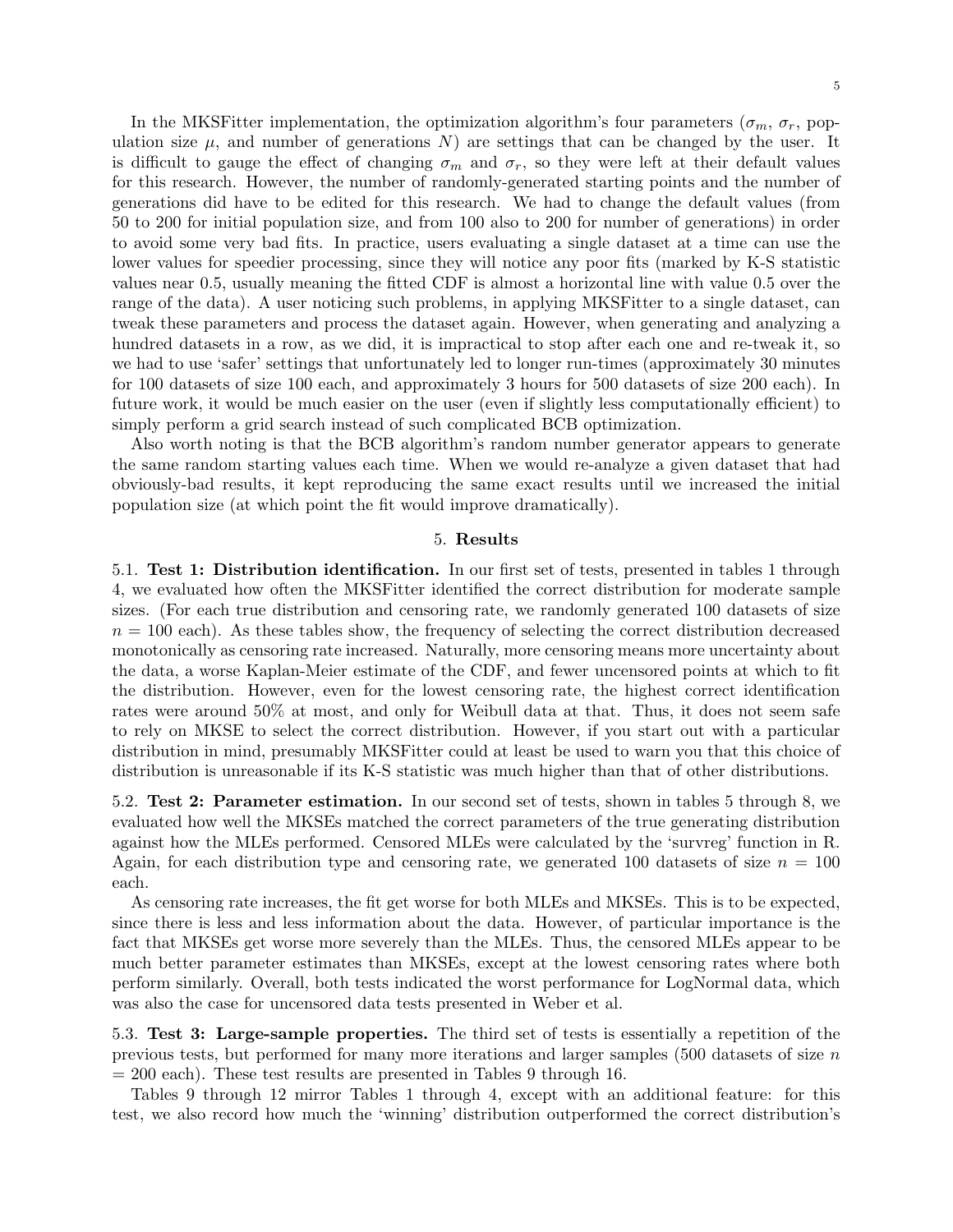K-S statistic on average. For example, in Table 9 we see that at censoring rate 0.25, the Weibull distribution's ∆KS value is 0.010. This means that in the instances where the Weibull distribution had the lowest K-S statistic value, its K-S statistic was only 0.010 units lower than the Exponential distribution's K-S statistic (on average). For all four distribution types and all three censoring rates, except perhaps the highly-censored LogNormal data, the ∆KS value tends to be quite small compared to the AvgKS value. This suggests that when the correct distribution fails to 'win,' at least it is not usually losing by much.

If the true distribution's K-S value tended to be considerably higher than the 'winning' distribution's value, then MKSFitter would be worthless as a 'sanity check' tool. However, as it is, a sensible approach may be to begin with an a priori idea of which distribution to use, and then change your mind only if your distribution's K-S value is much higher than other values. If your distribution were correct, it would probably have a lower K-S value, but not necessarily the lowest.

Tables 13 through 16 mirror Tables 5 through 8. The same pattern is evident in both sets of tables: as censoring rate increases, both estimators perform worse, but the MKSEs get worse much more severely than the MLEs do. In short, even in the large-sample case, we cannot say that MKSE performs as well as MLE for heavily-censored data.

#### 6. Conclusions

Clearly distribution selection performance degrades at high censoring rates. This fact in itself would not condemn the use of MKSF itter for censored data, since any estimation technique is necessarily going to suffer as more and more of the data is censored. However, since MLE consistently performs at least as well as MKSE (and often much better) in terms of distance from the estimated to the true parameters, MKSE does not appear to have an advantage over the better-studied MLE approach. This is particularly clear for highly-censored data.

The censored MLE's superior performance is probably due to the fact that it uses the entire likelihood function and thus manages to incorporate partial information on every observation. The MKSE does this only in a roundabout way: it uses the Kaplan-Meier estimated CDF, which is based on all the data, but it calculates the difference in empirical and parametric estimated CDFs only at the uncensored observations. Thus, MKSFitter essentially does the same kind of fitting as before, except that now it has only  $n*(censoring rate)$  effective observations, compared to the n observations the MLE incorporates. Hence it is unsurprising that the MLE should perform better.

Furthermore, the MKSE approach does not generate any standard errors of the estimates. Using bootstrapping to add this functionality could make MKSFitter a more useful tool and allow for some hypothesis testing or confidence interval construction for the parameter estimates. However, the distance standard deviations in Tables 5 through 8 and 13 through 16 suggest that MKSEs are more variable than MLEs, again suggesting that MLEs are the better tool.

Donoho and Liu (1988) have shown that for some true distributions arbitrarily close to your assumed model distribution, MKSE can have arbitrarily high variance. However, an estimator based on minimizing the Cramer-VonMises statistic does not have the problem of such inconsistency. Thus, it is conceivable that such an estimator may perform better than the K-S statistic, including on censored data. Furthermore, the Cramer-VonMises statistic involves an integral rather than a supremum, so it is more sensitive to the full shape of the estimated empirical CDF – another reason why it might conceivably find better fits than the MKSE. This is a potential area for future study.

In any case, one strong point of the MKSFitter software is that it prints out a K-S statistic for all of the tested distribution types. This can be useful as a 'sanity check' to make sure there is not another distribution with a much better fit than the one proposed a priori. Another possible use for MKSE is in simulation studies in which one wishes to replicate the properties of the sample data, rather than to make inferences about the true parameters of the original population. In such cases, one might consider 'smoothing' the data by generating new datasets from the distribution and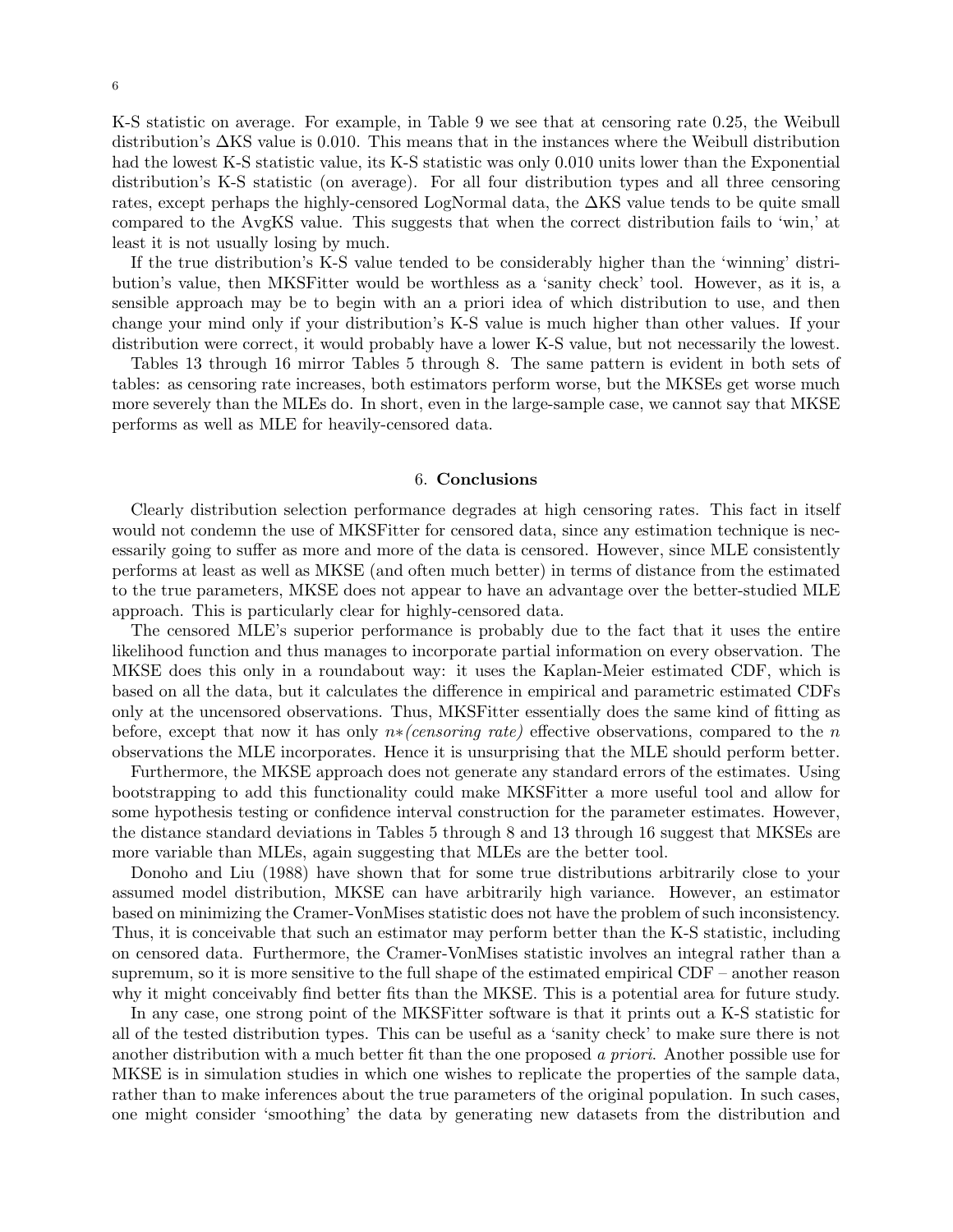parameter estimates whose CDF matches the original data most closely, even if that distribution is not really the 'correct' one.

Finally, despite all of the above concerns, MKSFitter may potentially be more useful if expanded to analyze multivariate data. It can be quite challenging to apply maximum likelihood estimation on bivariate and higher-dimension distributions in censored situations. Thus in some cases it may be easier to estimate the parameters numerically with a MKSE approach, although it remains to be seen whether the resulting estimates would be good enough to be useful.

Nonetheless, the overall sense is that MKSE is not a useful approach for right-censored data when MLEs are available (even when finding the MLE involves computational optimization rather than an analytical solution). A more promising course of future study is to return to uncensored data and try implementing a minimum Cramer-VonMises estimation (MCVME) tool. Another question is how this approach performs against MLE in corrupted datasets: is MKSE (or MCVME) any more robust than MLE? It could also be worthwhile to investigate how the power of the K-S test would change if MKSEs were used instead of MLEs, since it seems sensible to use an estimator based on the actual test statistic. Finally, all of the distributions considered in this paper are regular families, which are precisely the distributions for which MLEs naturally have desirable properties and good performance. Perhaps in non-regular distributions the MKSE and similar approaches would be able to outperform MLE.

#### **REFERENCES**

- [1] Weber, M., Leemis, L., and Kincaid, R. (2006). Minimum Kolmogorov-Smirnov test statistic parameter estimates. Journal of Statistical Computation and Simulation 76, 195-206.
- [2] Gyorfi, L., Vajda, I., and Van Der Meulen, E. (1996a). Minimum Kolmogorov distance estimates of parameters and parametrized distributions. Metrika 43, 237-255.
- [3] Gyorfi, L., Vajda, I., and Van Der Meulen, E. (1996b). Minimum Kolmogorov distance estimates for multivariate parametrized families. American Journal of Mathematical and Management Sciences 16, 167-191.
- [4] Sobieszczanski-Sobieski, J., Laba, K., and Kincaid, R. (1999). Bell-curve based evolutionary optimization algorithm. Structural Optimization 18, 264-276.
- [5] Kincaid, R., Weber, M., and Sobieszczanski-Sobieski, J. (2000). Performance of a bell-curve based evolutionary optimization algorithm. Proceedings of the 41st AIAA Structures, Structural Dynamics, and Materials Conference, Atlanta, GA, 3-6 April, AIAA Paper 2000-1388.
- [6] Leemis, L. (1995). Reliability: Probabilistic Models and Statistical Methods. Englewood Cliffs, NJ: Prentice-Hall.
- [7] Back, T. (1996). Evolutionary Algorithms in Theory and Practice. Oxford: Oxford University Press.
- [8] Donoho, D. and Liu, R. (1988). Pathologies of some minimum distance estimators. The Annals of Statistics 16(2), 587-608.

#### Appendix A. Baker's stochastic universal sampling

This algorithm, which originated in a paper by Baker in 1987, can be found in Back (1996) on page 120. It is intended to be a more computationally-efficient way to simulate many spins of a roulette wheel with uneven slot spacings. However, the specific implementation described here is the one used in the C code for MKSFitter.

We have  $\mu$  individuals in the current population (i.e.  $\mu$  sets of parameter estimates in the current generation of parents). Let  $K_i$  be the value of the K-S statistic for the  $i^{th}$  individual, and let  $\bar{K}$  be the average of all  $\mu$  individuals' K-S values. Then the  $i^{th}$  individual's fitness is defined as  $\Phi_i = \bar{K}/K_i$ . The *i*<sup>th</sup> individual's selection probability is defined as  $p_i = \frac{\Phi_i}{\sum_{j=1}^{\mu} \Phi_j}$ . Finally, the expected number of occurrences of individual i in the population is  $\eta_i = \mu \cdot p_i$ .

However, in our case, we need to generate  $\mu$  pairs of parents. To do this, we need to temporarily create an ordered set of  $2\mu$  individuals. Let us call this set T. We will expect to see individual i occurring  $2\eta_i$  times in this temporary set T. (Once T is generated, we pair up the 1<sup>st</sup> member with the  $(\mu + 1)^{th}$ , then the  $2^{nd}$  member with the  $(\mu + 2)^{th}$ , etc., to form the pairs that will be mated to generate children.)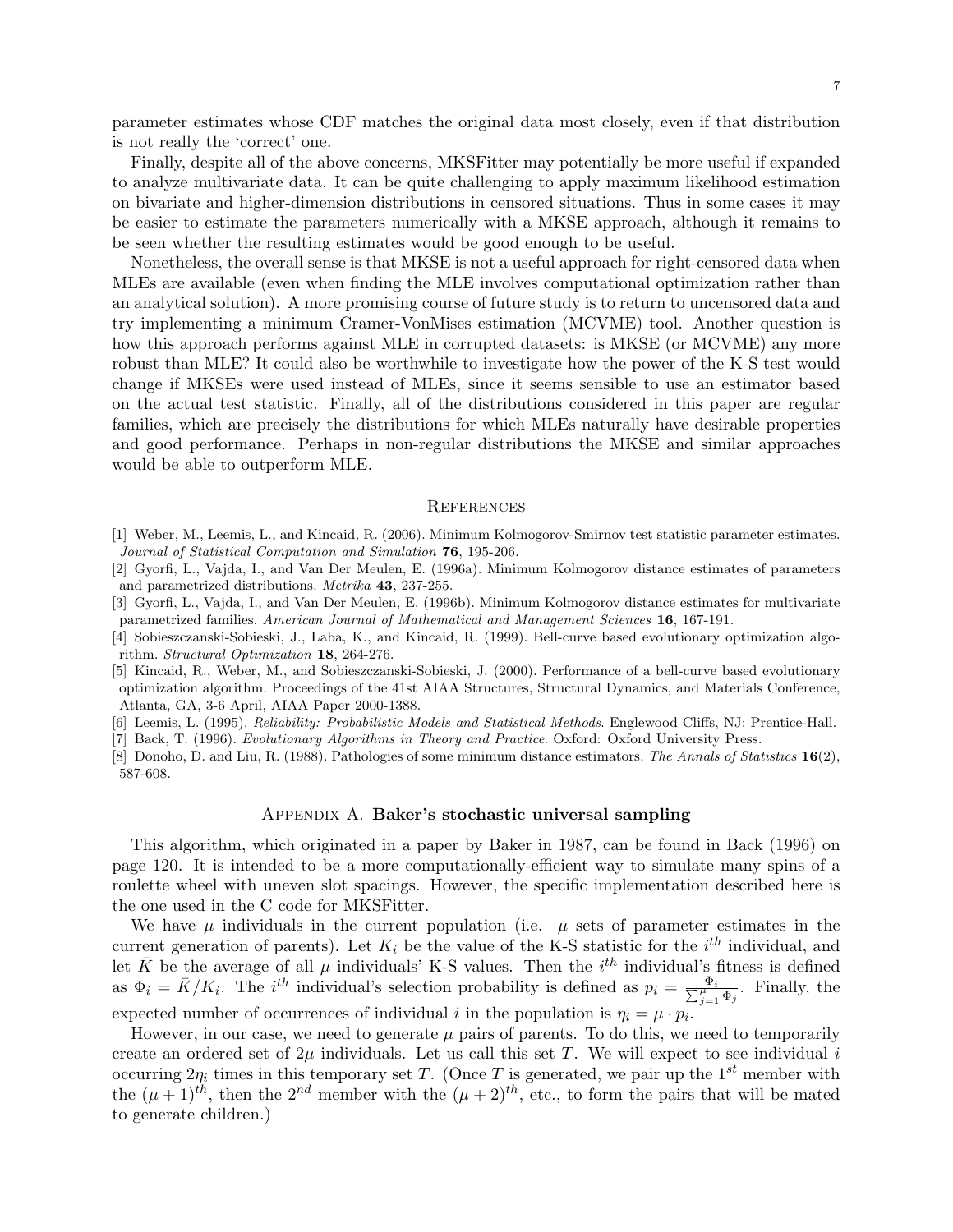Baker's algorithm ensures that each individual appears exactly either  $|2\eta_i|$  or  $[2\eta_i]$  times in the set T; that the bias (expected difference between  $2\eta_i$  and the actual number of appearances) is zero; and computational complexity is low.

Here is a potential realization of the algorithm using R:

```
C \leftarrow 0S \leftarrow runif(n=1, min=0, max=1)for(i in 1:mu){
  S \leftarrow S + nu[i]while(S > C){
     append(T,individual[i])
     C \leftarrow C + 1}
}
```
The algorithm begins by generating a random number S uniformly from the interval  $[0, 1)$  and keeping a counter C starting at 1. For each individual i in the old population, for  $i \in (1,\mu)$ , S increases by  $2\eta_i$ . Then a copy of the *i*<sup>th</sup> individual is added to T as many times as the counter C can be incremented upwards by 1 without going over the current value of S. (This counter ensures that we add exactly either  $\lfloor 2\eta_i \rfloor$  or  $\lceil 2\eta_i \rceil$  copies of individual i to T. The intial value of S and the order in which the observations are processes determines whether it is  $|2\eta_i|$  or  $[2\eta_i]$  for a particular i.) Once C is too high to let us add any more copies of individual  $i$  to T, the algorithm proceeds to the  $(i + 1)^{th}$  individual.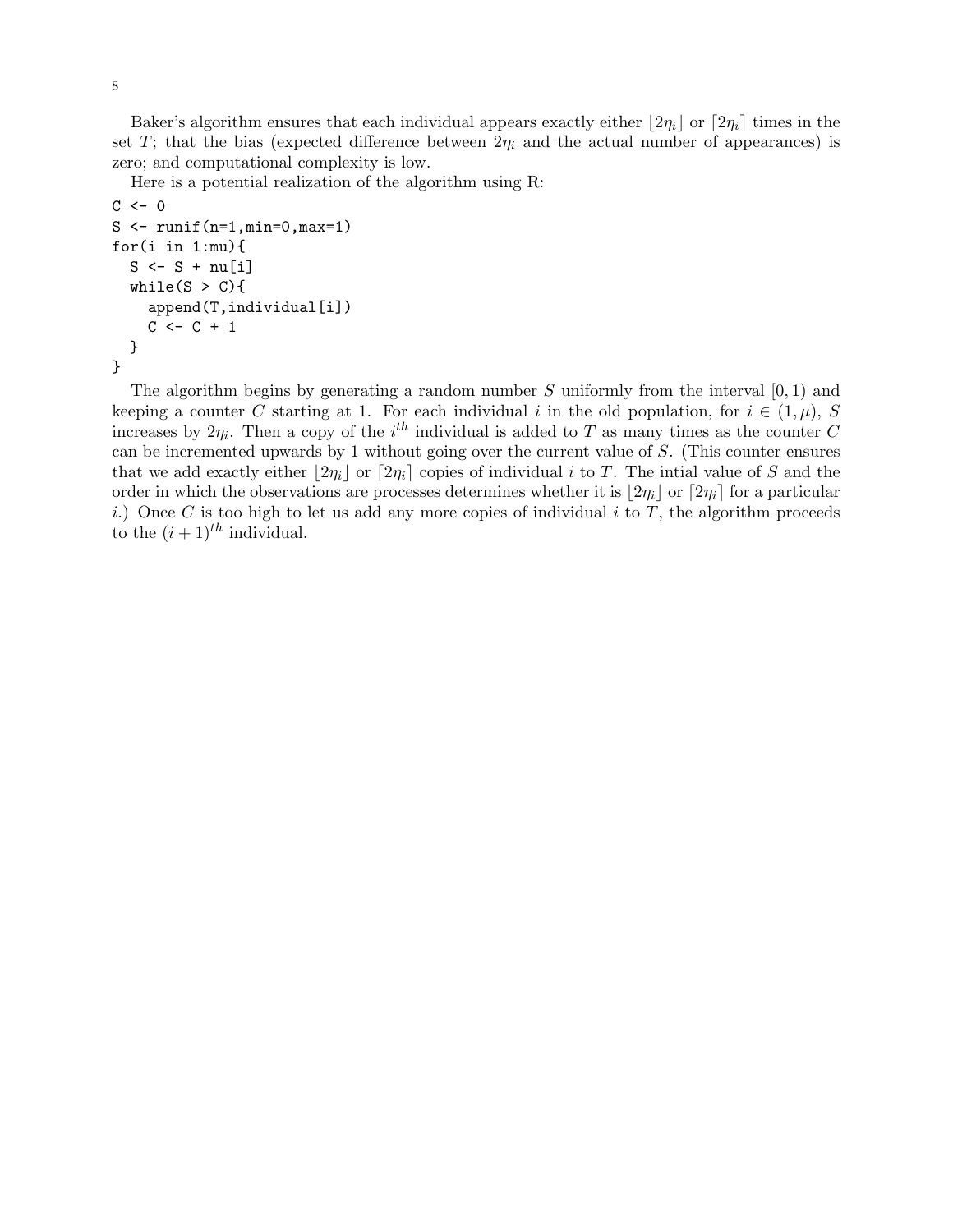|                   | Censoring rate $= .25$ |       | Censoring rate $= .50$ |       | Censoring rate $= .75$ |       |
|-------------------|------------------------|-------|------------------------|-------|------------------------|-------|
|                   | Frequency              | AvgKS | Frequency              | AvgKS | Frequency              | AvgKS |
| Exponential       | 0.35                   | 0.062 | 0.32                   | 0.095 | 0.16                   | 0.181 |
| Normal            | 0.01                   | 0.094 | 0.10                   | 0.113 | 0.04                   | 0.158 |
| Weibull           | 0.42                   | 0.057 | 0.29                   | 0.084 | 0.08                   | 0.117 |
| Log normal        |                        |       |                        |       |                        |       |
| Log logistic      | 0.21                   | 0.059 | 0.26                   | 0.088 | 0.22                   | 0.084 |
| Gompertz          | 0.01                   | 0.054 | 0.03                   | 0.084 | 0.25                   | 0.078 |
| Gamma.            |                        |       |                        |       |                        |       |
| Exponential power |                        |       |                        |       | 0.25                   | 0.100 |

TABLE 1. Best distributions identified:  $Exp(1)$ 100 datasets of size n=100

TABLE 2. Best distributions identified: Weibull $(1, 1.5)$ 100 datasets of size n=100

|                   | Censoring rate $= .25$ |       | Censoring rate $= .50$ |       |           | Censoring rate $= .75$ |  |  |
|-------------------|------------------------|-------|------------------------|-------|-----------|------------------------|--|--|
|                   | Frequency              | AvgKS | Frequency              | AvgKS | Frequency | AvgKS                  |  |  |
| Exponential       |                        |       | 0.01                   | 0.135 | 0.12      | 0.255                  |  |  |
| Normal            |                        |       | 0.06                   | 0.086 | 0.04      | 0.194                  |  |  |
| Weibull           | 0.48                   | 0.049 | 0.25                   | 0.064 | 0.11      | 0.105                  |  |  |
| Log normal        |                        |       | 0.01                   | 0.139 |           |                        |  |  |
| Log logistic      | 0.12                   | 0.057 | 0.21                   | 0.068 | 0.27      | 0.100                  |  |  |
| Gompertz          | 0.17                   | 0.050 | 0.27                   | 0.083 | 0.32      | 0.092                  |  |  |
| Gamma             |                        |       | 0.04                   | 0.053 |           |                        |  |  |
| Exponential power | 0.23                   | 0.051 | 0.15                   | 0.066 | 0.15      | 0.097                  |  |  |

TABLE 3. Best distributions identified: Weibull $(1, 0.5)$  $100$  datasets of size  $\mathrm{n}{=}100$ 

|                   | Censoring rate $= .25$ |       | Censoring rate $= .50$ |       | Censoring rate $= .75$ |       |
|-------------------|------------------------|-------|------------------------|-------|------------------------|-------|
|                   | Frequency              | AvgKS | Frequency              | AvgKS | Frequency              | AvgKS |
| Exponential       |                        |       |                        |       | 0.09                   | 0.270 |
| Normal            |                        |       |                        |       | 0.04                   | 0.191 |
| Weibull           | 0.52                   | 0.049 | 0.29                   | 0.067 | 0.18                   | 0.123 |
| Log normal        |                        |       | 0.01                   | 0.139 |                        |       |
| Log logistic      | 0.14                   | 0.054 | 0.24                   | 0.072 | 0.20                   | 0.100 |
| Gompertz          |                        |       |                        |       | 0.04                   | 0.083 |
| Gamma.            | 0.04                   | 0.044 | 0.02                   | 0.057 | 0.02                   | 0.101 |
| Exponential power | 0.30                   | 0.053 | 0.44                   | 0.078 | 0.43                   | 0.088 |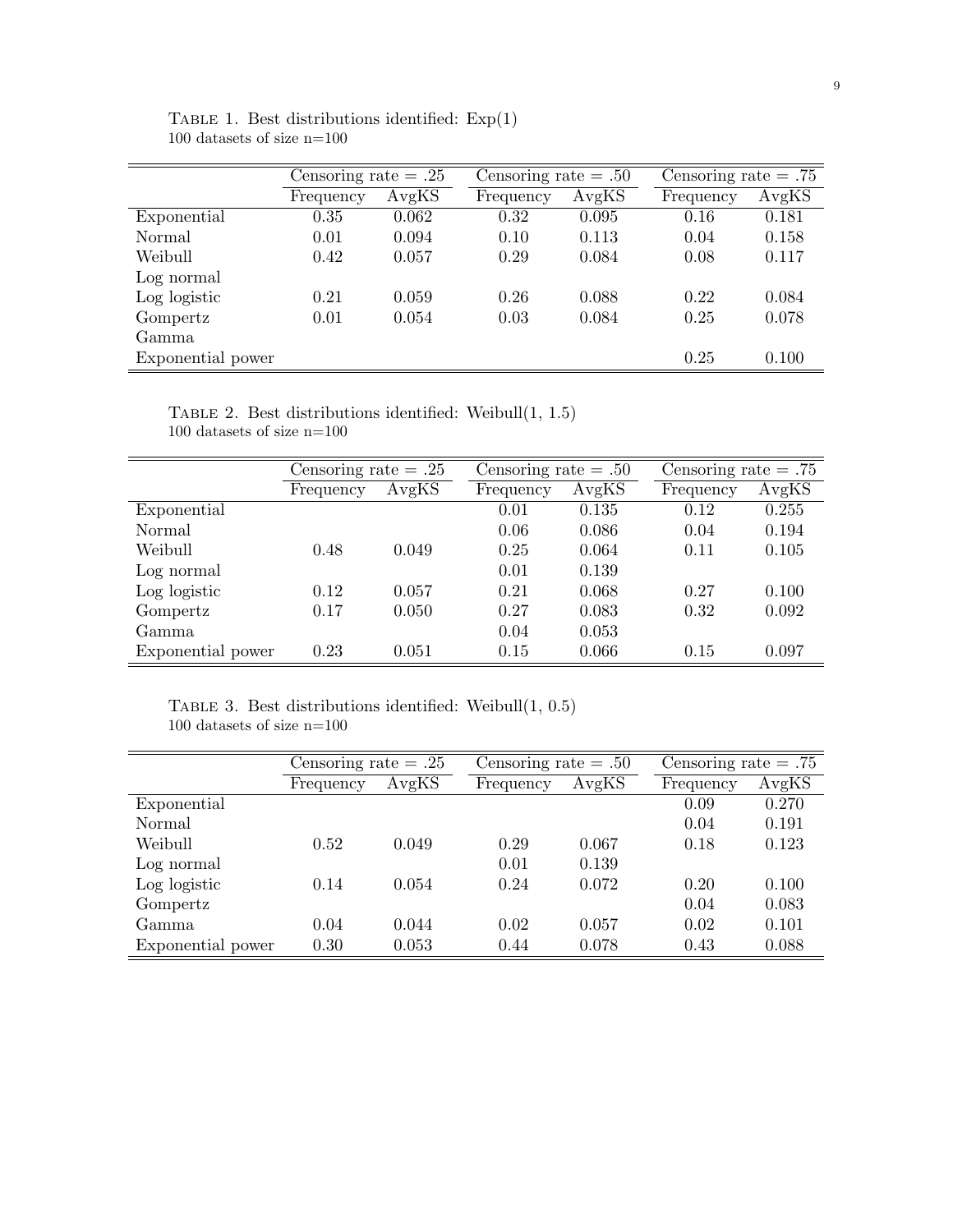|                   | Censoring rate $= .25$ |       | Censoring rate $= .50$ |       | Censoring rate $= .75$ |       |
|-------------------|------------------------|-------|------------------------|-------|------------------------|-------|
|                   | Frequency              | AvgKS | Frequency              | AvgKS | Frequency              | AvgKS |
| Exponential       |                        |       |                        |       |                        |       |
| Normal            |                        |       | 0.07                   | 0.078 | 0.26                   | 0.113 |
| Weibull           | 0.06                   | 0.051 | 0.16                   | 0.076 | 0.10                   | 0.100 |
| Log normal        | 0.37                   | 0.051 | 0.27                   | 0.079 | 0.07                   | 0.125 |
| Log logistic      | 0.44                   | 0.053 | 0.29                   | 0.075 | 0.26                   | 0.090 |
| Gompertz          |                        |       | 0.06                   | 0.102 | 0.23                   | 0.132 |
| Gamma             | 0.13                   | 0.051 | 0.13                   | 0.066 | 0.01                   | 0.095 |
| Exponential power |                        |       | 0.02                   | 0.074 | 0.07                   | 0.188 |

TABLE 4. Best distributions identified:  $LogNorm(2, 0.5)$ 100 datasets of size n=100

TABLE 5. Distances from estimates  $(\hat{\lambda})$  to true values: Exp(1) 100 datasets of size n=100

| Censoring rate $= .25$ |      |                    |                   |        |      | Censoring rate $= .50$ |          |      |      | Censoring rate $= .75$ |                |      |  |
|------------------------|------|--------------------|-------------------|--------|------|------------------------|----------|------|------|------------------------|----------------|------|--|
|                        |      | Mean StDev Min Max |                   |        |      | Mean StDev Min         |          | Max  |      | Mean StDev Min Max     |                |      |  |
| MKSE                   | 0.10 | 0.08               | 0.00              | - 0.36 | 0.12 | 0.08                   | $0.00 -$ | 0.32 | 0.21 | 0.14                   | $0.00 -$       | 0.71 |  |
| MLE                    | 0.10 | 0.08               | 0.00 <sub>1</sub> | 0.38   | 0.11 | 0.08                   | 0.01     | 0.37 | 0.17 | 0.14                   | $0.00^{\circ}$ | 0.83 |  |

TABLE 6. Distances from estimates  $(\hat{\lambda}, \hat{\kappa})$  to true values: Weibull(1, 1.5) 100 datasets of size n=100

|      |      | Censoring rate $= .50$ |      |                   |      | Censoring rate $= .75$ |      |                   |      |                    |      |        |
|------|------|------------------------|------|-------------------|------|------------------------|------|-------------------|------|--------------------|------|--------|
|      |      | Mean StDev Min Max     |      |                   |      | Mean StDev Min         |      | Max               |      | Mean StDev Min Max |      |        |
| MKSE | 0.16 | 0.11                   |      | $0.01 \quad 0.76$ | 0.27 | 0.21                   |      | $0.01 \quad 1.49$ | 0.51 | 0.41               | 0.08 | - 2.64 |
| MLE  | 0.14 | 0.08                   | 0.01 | 0.40              | 0.17 | 0.10                   | 0.02 | 0.50              | 0.25 | 0.14               | 0.03 | 0.68   |

TABLE 7. Distances from estimates  $(\hat{\lambda}, \hat{\kappa})$  to true values: Weibull(1, 0.5)  $100$  datasets of size  $\mathrm{n}{=}100$ 

|      |      | Censoring rate $= .50$ |                |      |      |            | Censoring rate $= .75$ |                   |  |      |                    |      |       |
|------|------|------------------------|----------------|------|------|------------|------------------------|-------------------|--|------|--------------------|------|-------|
|      |      | Mean StDev Min Max     |                |      |      | Mean StDev | Min                    | Max               |  |      | Mean StDev Min Max |      |       |
| MKSE | 0.23 | 0.20                   | 0.01           | 1.25 | 0.30 | 0.24       |                        | $0.01 \quad 1.16$ |  | 0.52 | $0.40^{\circ}$     | 0.02 | -1.86 |
| MLE  | 0.21 | 0.17                   | $0.00^{\circ}$ | 0.90 | 0.28 | 0.23       | 0.03                   | 1.34              |  | 0.43 | 0.32               | 0.02 |       |

TABLE 8. Distances from estimates  $(\hat{\lambda}, \hat{\kappa})$  to true values: LogNorm $(2, 0.5)$  $100$  datasets of size  $\mathrm{n}{=}100$ 

|       |      | Censoring rate $= .50$ |      |      |      | Censoring rate $= .75$ |      |                   |      |                |          |        |
|-------|------|------------------------|------|------|------|------------------------|------|-------------------|------|----------------|----------|--------|
|       |      | Mean StDev Min Max     |      |      |      | Mean StDev             | Min  | Max               |      | Mean StDev Min |          | Max    |
| MKSE. | 0.07 | $0.04$ $0.01$ $0.19$   |      |      | 0.19 | 0.62                   |      | $0.00 \quad 6.26$ | 1.94 | 7.69           | 0.04     | - 56.8 |
| MLE   | 0.06 | 0.03                   | 0.01 | 0.19 | 0.09 | 0.04                   | 0.01 | 0.19              | 0.10 | 0.07           | $0.00 -$ | 0.56   |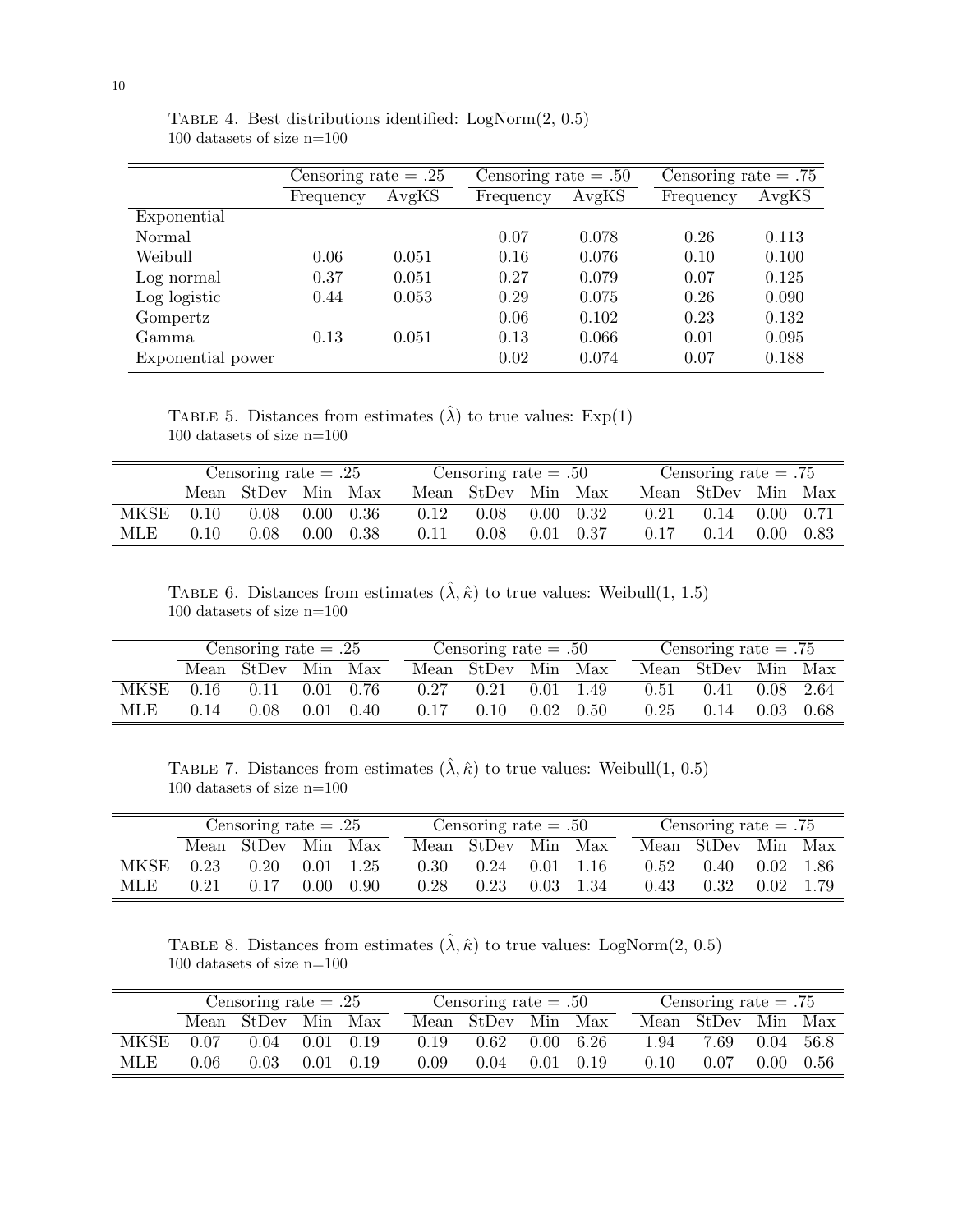11

| TABLE 9. Best distributions identified: $Exp(1)$                          |
|---------------------------------------------------------------------------|
| 500 datasets of size $n=200$                                              |
| $(\Delta KS)$ is amount by which 'winning' distribution outperformed Exp. |

|         |      | Censoring rate: .25 |                        |      | Censoring rate: .5 |             |      | Censoring rate: .75 |             |
|---------|------|---------------------|------------------------|------|--------------------|-------------|------|---------------------|-------------|
|         | Freq | AvgKS               | $\overline{\Delta}$ KS | Freq | AvgKS              | $\Delta$ KS | Freq | AvgKS               | $\Delta$ KS |
| Exp     |      |                     |                        | 0.01 | 0.073              |             | 0.14 | 0.154               |             |
| Norm    |      |                     |                        |      |                    |             | 0.06 | 0.149               | 0.032       |
| Weib    | 0.42 | 0.037               | 0.010                  | 0.24 | 0.054              | 0.015       | 0.12 | 0.088               | 0.018       |
| LogNorm |      |                     |                        |      |                    |             | 0.01 | 0.055               | 0.026       |
| LogLog  | 0.04 | 0.042               | 0.016                  | 0.08 | 0.053              | 0.026       | 0.14 | 0.071               | 0.019       |
| Gomp    | 0.35 | 0.036               | 0.009                  | 0.21 | 0.051              | 0.014       | 0.25 | 0.087               | 0.029       |
| Gamma   | 0.04 | 0.040               | 0.010                  | 0.02 | 0.057              | 0.017       | 0.01 | 0.072               | 0.019       |
| ExpPwr  | 0.15 | 0.037               | 0.017                  | 0.44 | 0.059              | 0.018       | 0.28 | 0.080               | 0.016       |

| TABLE 10. Best distributions identified: Weibull $(1, 1.5)$ |  |
|-------------------------------------------------------------|--|
| $500$ datasets of size $n=200$                              |  |

(∆KS is amount by which 'winning' distribution outperformed Weibull)

|         |      | Censoring rate: .25 |             |      | Censoring rate: .5 |                     |      | Censoring rate: .75 |             |
|---------|------|---------------------|-------------|------|--------------------|---------------------|------|---------------------|-------------|
|         | Freq | AvgKS               | $\Delta$ KS | Frea | AvgKS              | $\Delta\mathrm{KS}$ | Freq | AvgKS               | $\Delta$ KS |
| Exp     |      |                     |             | 0.01 | 0.112              | 0.000               | 0.07 | 0.167               | 0.000       |
| Norm    |      |                     |             | 0.01 | 0.046              | 0.005               | 0.05 | 0.149               | 0.001       |
| Weib    | 0.71 | 0.037               |             | 0.37 | 0.052              |                     | 0.15 | 0.088               |             |
| LogNorm |      |                     |             |      |                    |                     | 0.01 | 0.200               | 0.000       |
| LogLog  | 0.06 | 0.043               | 0.007       | 0.12 | 0.062              | 0.008               | 0.22 | 0.077               | 0.004       |
| Gomp    | 0.04 | 0.038               | 0.013       | 0.26 | 0.063              | 0.009               | 0.38 | 0.085               | 0.007       |
| Gamma   | 0.03 | 0.038               | 0.003       | 0.06 | 0.048              | 0.003               |      |                     |             |
| ExpPwr  | 0.16 | 0.038               | 0.005       | 0.18 | 0.052              | 0.005               | 0.13 | 0.091               | 0.003       |

TABLE 11. Best distributions identified: Weibull $(1, 0.5)$ 500 datasets of size n=200

(∆KS is amount by which 'winning' distribution outperformed Weibull)

|         |      | Censoring rate: .25 |             |      | Censoring rate: .5 |             |      | Censoring rate: .75 |                     |
|---------|------|---------------------|-------------|------|--------------------|-------------|------|---------------------|---------------------|
|         | Freq | AvgKS               | $\Delta$ KS | Freq | AvgKS              | $\Delta$ KS | Freq | AvgKS               | $\Delta\mathrm{KS}$ |
| Exp     |      |                     |             |      |                    |             | 0.06 | 0.226               | 0.000               |
| Norm    |      |                     |             |      |                    |             | 0.01 | 0.177               | 0.010               |
| Weib    | 0.79 | 0.035               |             | 0.32 | 0.059              |             | 0.09 | 0.043               |                     |
| LogNorm |      |                     |             |      |                    |             | 0.05 | 0.040               | 0.002               |
| LogLog  | 0.03 | 0.042               | 0.008       | 0.18 | 0.051              | 0.006       | 0.22 | 0.044               | 0.001               |
| Gomp    |      |                     |             | 0.01 | 0.116              | 0.000       | 0.04 | 0.099               | 0.001               |
| Gamma   | 0.02 | 0.035               | 0.008       | 0.02 | 0.048              | 0.003       | 0.01 | 0.037               | 0.001               |
| ExpPwr  | 0.16 | 0.035               | 0.006       | 0.49 | 0.064              | 0.005       | 0.52 | 0.053               | 0.002               |